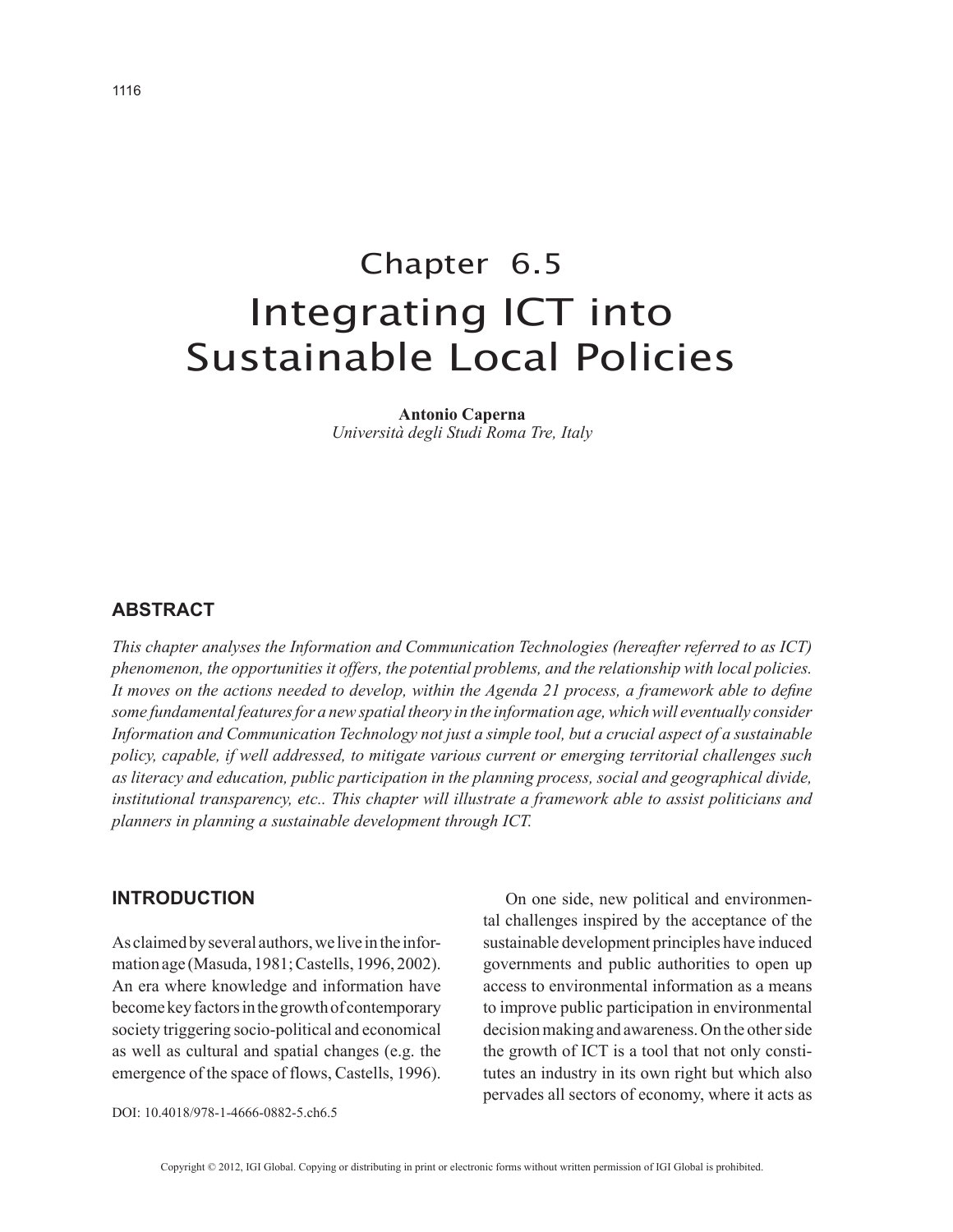integrating and enabling technologies. ICT have a profound impact on society, and their production and use have important effects on the development of economic, social and environmental areas, promoting new questions discussed by theorists and planners. But the extent of ICT in everyday life and its strong relationship with socio-cultural and economic aspects produce a complex equation which is difficult to understand and solve.

This paper aims to explain some fundamental aspects about ICT, and to offer a framework that will allow: planning a sustainable policy; addressing ICT in a sustainable way; developing an analytical process of understanding environmental information use, and supporting public access, improving awareness and participation processes. This assumption is based on the current trend within public authorities to use ICT as a major delivery medium.

## **BACKGROUND**

#### **Case Study**

The context is represented by a district near Rome: Parco Naturale Regionale dei Monti Lucretili. It is a mountain landscape including 13 Municipalities with a total extension of 18 hectares and about 35,000 inhabitants. Politically it is governed by the Park Agency. The administrative structure of this agency is a consortium formed by the representatives of the 13 Municipalities and by  $9<sup>th</sup>$  and 10<sup>th</sup> Mountain Communities.

The territory has an agricultural and naturalistic vocation (Mantero & Giacopini, 1997). The naturalistic richness of the Park lies in the particular configuration of the pre-Apennine landscape, where the proximity to the sea has contributed to the formation and coexistence of biotypes determined by different microclimates, the latter given to different exposures and influenced by the variation of the circulation of the air masses within the mountain group. The current

vegetation features on Lucretili Mountains derive from a wavering series of events produced by human action leading to the change of the original aspects. Vineyards, cherry cultivation, and olive groves characterize these piedmont areas, with skilfully built terracing dating back to Roman times (Mantero & Giacopini, 1997). The vegetation is composed of large woods (beech, chestnut and hornbeam) and mountain pastures.

The labour market showed, in the last decade, a reduction in workers. A detailed analysis, shows that there has been a strong reduction for small and medium commercial concerns that is not compensated by the increase of other sectors as firms, utility companies, and tourism (Caperna, 2007). The local economy is characterized by agriculture: about 75% of the entire territory is agricultural with excellent products as olive oil, wine, orchards and citrus orchards; 10% sowable land, and 34% pasturage (Caperna, 2007). Finally activities linked to agriculture as bed & breakfast or trekking are proliferating (Mantero, 2000).

In synthesis the data describe an ageing of the population and economical difficulties. On the other side there are some aspects that should be meant as an opportunity: I mean natural treasures represented by natural landscape, food culture, few excellent agricultural products and the possibility of developing sustainable tourism.

With regard to development of tourism, we can talk about sustainable tourism if there is balance between environmental, social, and economical aspects of tourism, and the need to implement sustainability principles in all segments of tourism (WTO, 2004).

According to these principles, sustainable tourism should (WTO, 2004): make optimal use of environmental resources; respect the sociocultural authenticity of host communities, conserve their built and living cultural heritage and traditional values, and contribute to inter-cultural understanding and tolerance, and ensure viable, long-term economic operations, providing socioeconomic benefits to all stakeholders that are